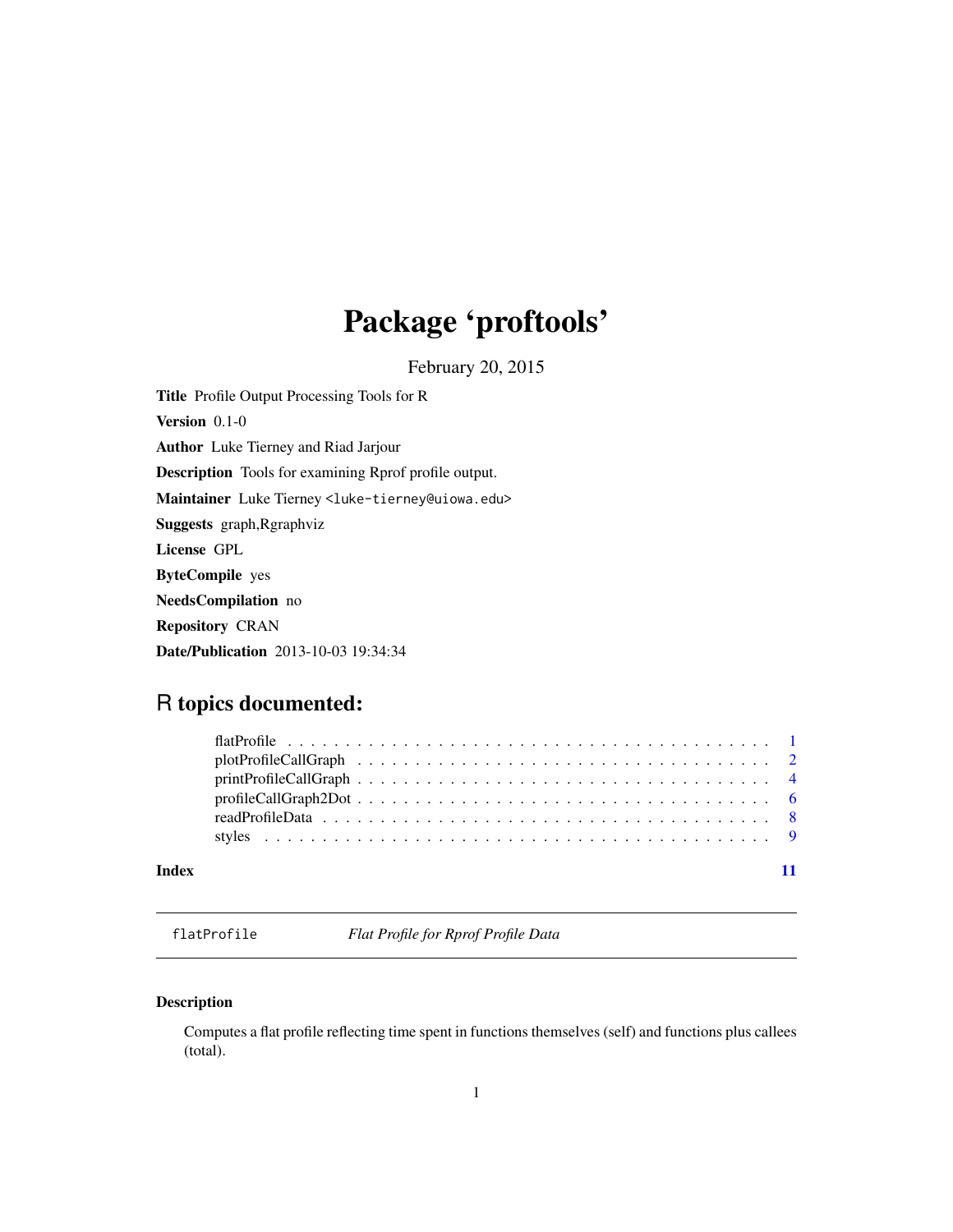#### <span id="page-1-0"></span>Usage

flatProfile(pd, byTotal = TRUE)

#### Arguments

| pd      | profile data as returned by readProfileData.           |
|---------|--------------------------------------------------------|
| byTotal | logical; sort by total time if true, self time if not. |

### Details

If byTotal is true then the result is analogous to the by.total component of the result returned by summaryRprof. Otherwise, the result is analogous to the by.self component returned by summaryRprof but with an additional cumulative self times column. The result returned when byTotal is not true is analogous to the flat profile produced by gprof.

#### Value

A matrix with one row per function recorded in the profile data.

#### Author(s)

Luke Tierney

#### References

User manual for gprof, the GNU profiler.

#### See Also

```
Rprof, summaryRprof, readProfileData, plotProfileCallGraph, printProfileCallGraph,
profileCallGraph2Dot
```
#### Examples

```
pd <- readProfileData(system.file("samples", "glmEx.out", package="proftools"))
flatProfile(pd)
flatProfile(pd, FALSE)
```
<span id="page-1-1"></span>plotProfileCallGraph *Plot Call Graph for Rprof Profile Data*

#### Description

Uses the graph and Rgraphviz packages to plot a call graph for profile data produced by Rprof.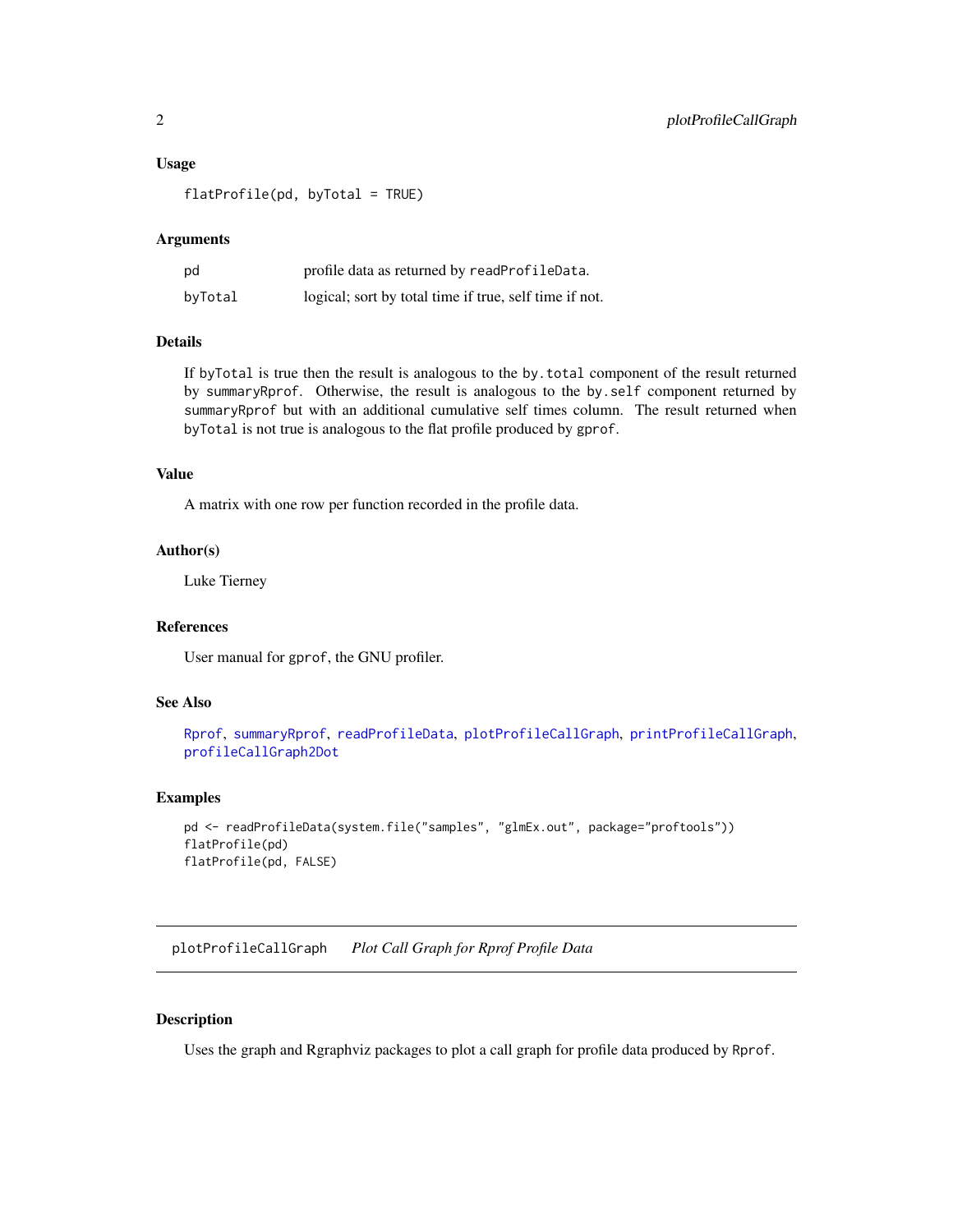#### Usage

```
plotProfileCallGraph(pd, layout = "dot",
                     score = c("none", "total", "self"),
                     transfer = function(x) x, nodeColorMap = NULL,
                     edgeColorMap = NULL, mergeCycles = FALSE,
                     edgesColored = FALSE, rankDir = c("TB", "LR"),
                     nodeDetails = FALSE, edgeDetails = FALSE,
                     nodeSizeScore = c("none", "total", "self"),
                     edgeSizeScore = c("none", "total"),
                     shape = "ellipse", style, ...)
```
#### Arguments

| pd                         | profile data as returned by readProfileData.                                                                                                                                               |  |
|----------------------------|--------------------------------------------------------------------------------------------------------------------------------------------------------------------------------------------|--|
| layout                     | The layout method to use: One of "dot", "neato", and "twopi".                                                                                                                              |  |
| score                      | character string specifying whether to use total time or self time for coloring<br>nodes/edges; no color used if missing.                                                                  |  |
| transfer                   | function; maps score values in unit interval to unit interval                                                                                                                              |  |
| nodeColorMap, edgeColorMap | character vectors of color specifications as produced by rainbow; transfer of<br>score is mapped to color                                                                                  |  |
| mergeCycles                | logical; whether to merge each cycle of recursion into a single node                                                                                                                       |  |
| edgesColored               | logical; whether to color edges                                                                                                                                                            |  |
| rankDir                    | The direction that the plot is laid out in, one of either "TB" for Top-to-Bottom or<br>"LR" for Left-to-Right. The default value is "LR". This argument is only useful<br>for dot layouts. |  |
| nodeDetails, edgeDetails   |                                                                                                                                                                                            |  |
|                            | logical; whether count information should be shown.                                                                                                                                        |  |
| nodeSizeScore              | character; value to encode in the size of the nodes.                                                                                                                                       |  |
| edgeSizeScore              | character; value to encode in the width of the edges.                                                                                                                                      |  |
| shape                      | character; node shape.                                                                                                                                                                     |  |
| style                      | named list of values for arguments score through layout to use if not explicitly<br>supplied.                                                                                              |  |
| $\cdots$                   | additional arguments for the graphNEL plot method.                                                                                                                                         |  |

#### Details

Color is used to encode the fraction of total or self time spent in each function or call. The scores used correspond to the values in the printed representation produced by printProfileCallGraph. For now, see the gprof manual for further details. The color encoding for a score s and a color map  $m$  is  $m[ceiling(length(m) * transfer(s))]$ 

A style can be specified to set options to a set of cvalues that work well together.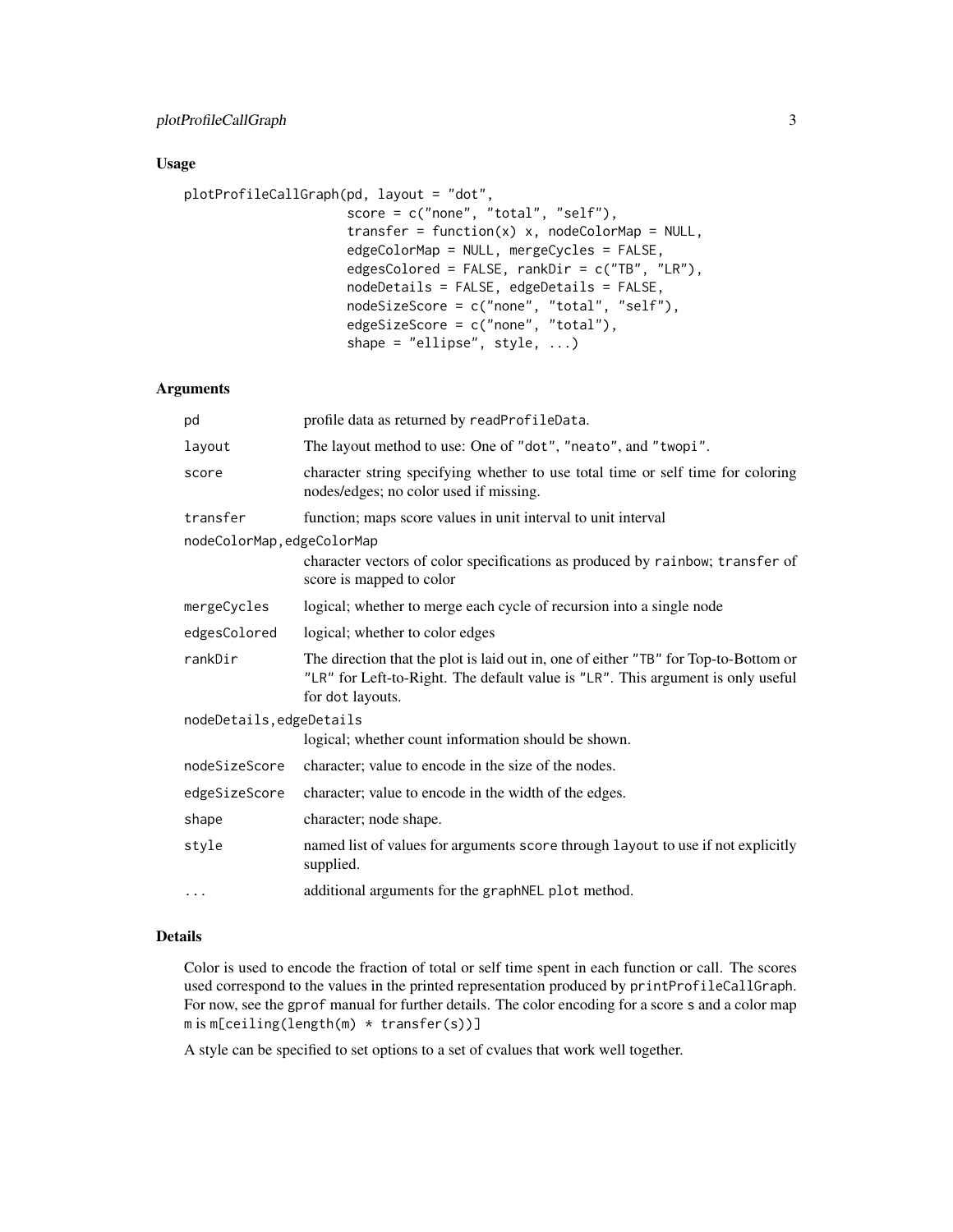#### <span id="page-3-0"></span>Value

Used for side effect.

#### Note

Because of lazy evaluation, nested calls like  $f(g(x))$  appear in the profile graph as f or one of its callees calling g.

#### Author(s)

Luke Tierney

#### References

User manual for gprof, the GNU profiler.

Graphviz: <http://www.research.att.com/sw/tools/graphviz/>

#### See Also

[Rprof](#page-0-1), [summaryRprof](#page-0-1), [readProfileData](#page-7-1), [flatProfile](#page-0-2), [profileCallGraph2Dot](#page-5-1) [printProfileCallGraph](#page-3-1) [plain.style](#page-8-1) [google.style](#page-8-1)

#### Examples

```
pd <- readProfileData(system.file("samples", "glmEx.out", package="proftools"))
plotProfileCallGraph(pd)
plotProfileCallGraph(pd, score = "total")
plotProfileCallGraph(pd, style = google.style, score = "total")
```
<span id="page-3-1"></span>printProfileCallGraph *Print Call Graph for Rprof Profile Data*

#### Description

Prints a representation of the call graph for profile data produced by Rprof. Output can be directed to a connection or a file.

#### Usage

```
printProfileCallGraph(pd, file = stdout(), percent = TRUE)
```
#### Arguments

| pd      | profile data as returned by readProfileData.                                  |
|---------|-------------------------------------------------------------------------------|
| file    | a connection or the name of the file where the profile graph will be written. |
| percent | logical; if true use percent of total time; otherwise use time in seconds     |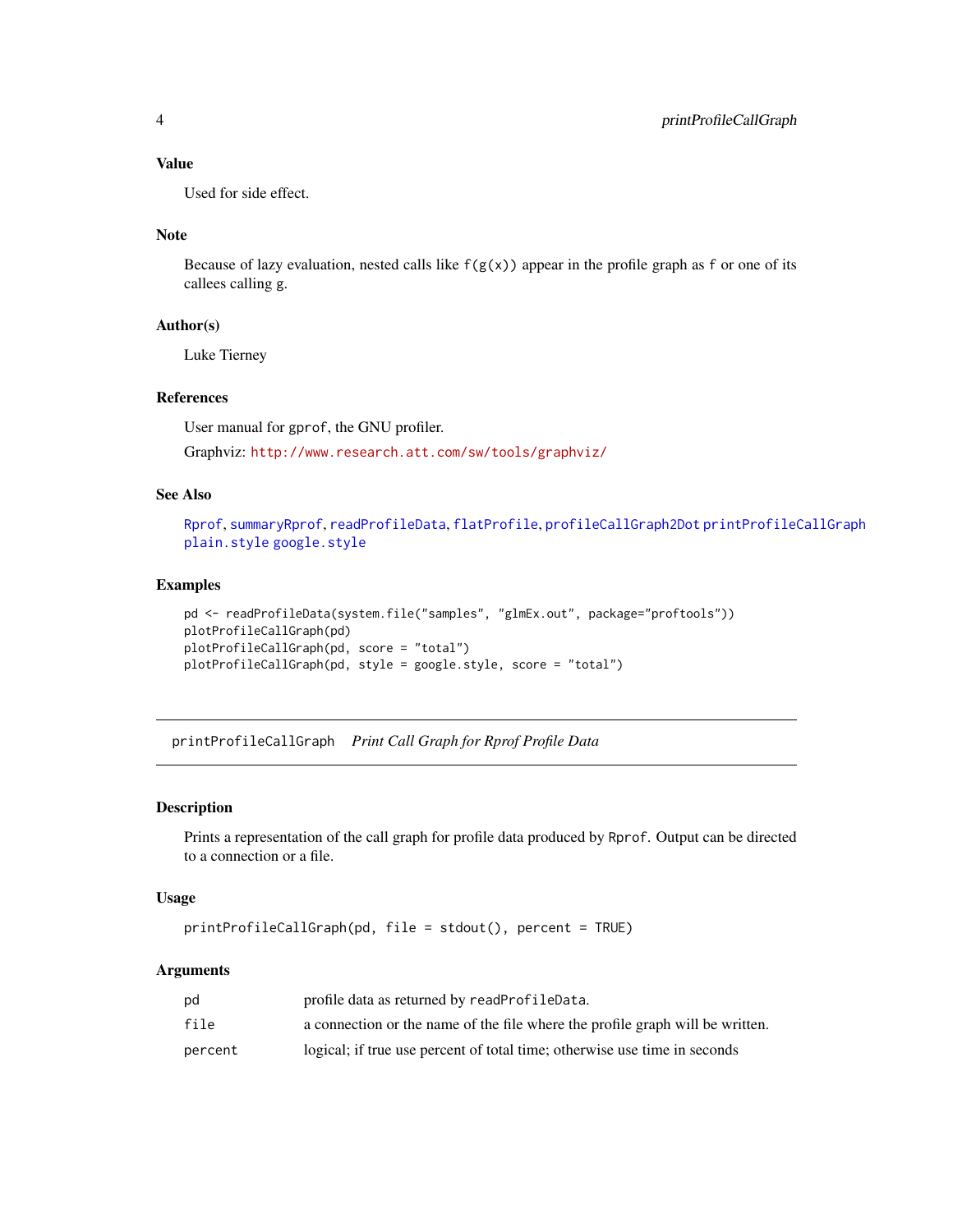#### <span id="page-4-0"></span>Details

printProfileCallGraph produces a printed representation of the call graph for profile data produced by Rprof. The representation is analogous to the call graph produced by gprof with a few minor changes. eventually more complete documentation of the format will be provided here; for now, reading the gprof manual section on the call graph should help understanding this output. The output is similar enough to gprof output for the cgprof script to be able to produce a visual representation of the call graph via Graphviz.

#### Value

Used for side effect.

#### **Note**

Because of lazy evaluation, nested calls like  $f(g(x))$  appear in the profile graph as f or one of its callees calling g.

#### Author(s)

Luke Tierney

#### References

User manual for gprof, the GNU profiler.

cgprof: <http://mvertes.free.fr/>

Graphviz: <http://www.research.att.com/sw/tools/graphviz/>

#### See Also

[Rprof](#page-0-1), [summaryRprof](#page-0-1), [flatProfile](#page-0-2), [readProfileData](#page-7-1), [plotProfileCallGraph](#page-1-1), [profileCallGraph2Dot](#page-5-1)

#### Examples

```
pd <- readProfileData(system.file("samples", "glmEx.out", package="proftools"))
printProfileCallGraph(pd)
## Not run:
## If you have graphviz and cgprof installed on a UNIX-like system
## then in R do:
pd <- readProfileData(system.file("samples", "glmEx.out", package="proftools"))
printProfileCallGraph(pd, "foo.graph")
## and then in a shell do (to use the interactive dotty):
cgprof -TX foo.graph
## or (to create a postscript version and view with gv):
cgprof -Tps foo.graph > foo.ps
gv foo.ps
```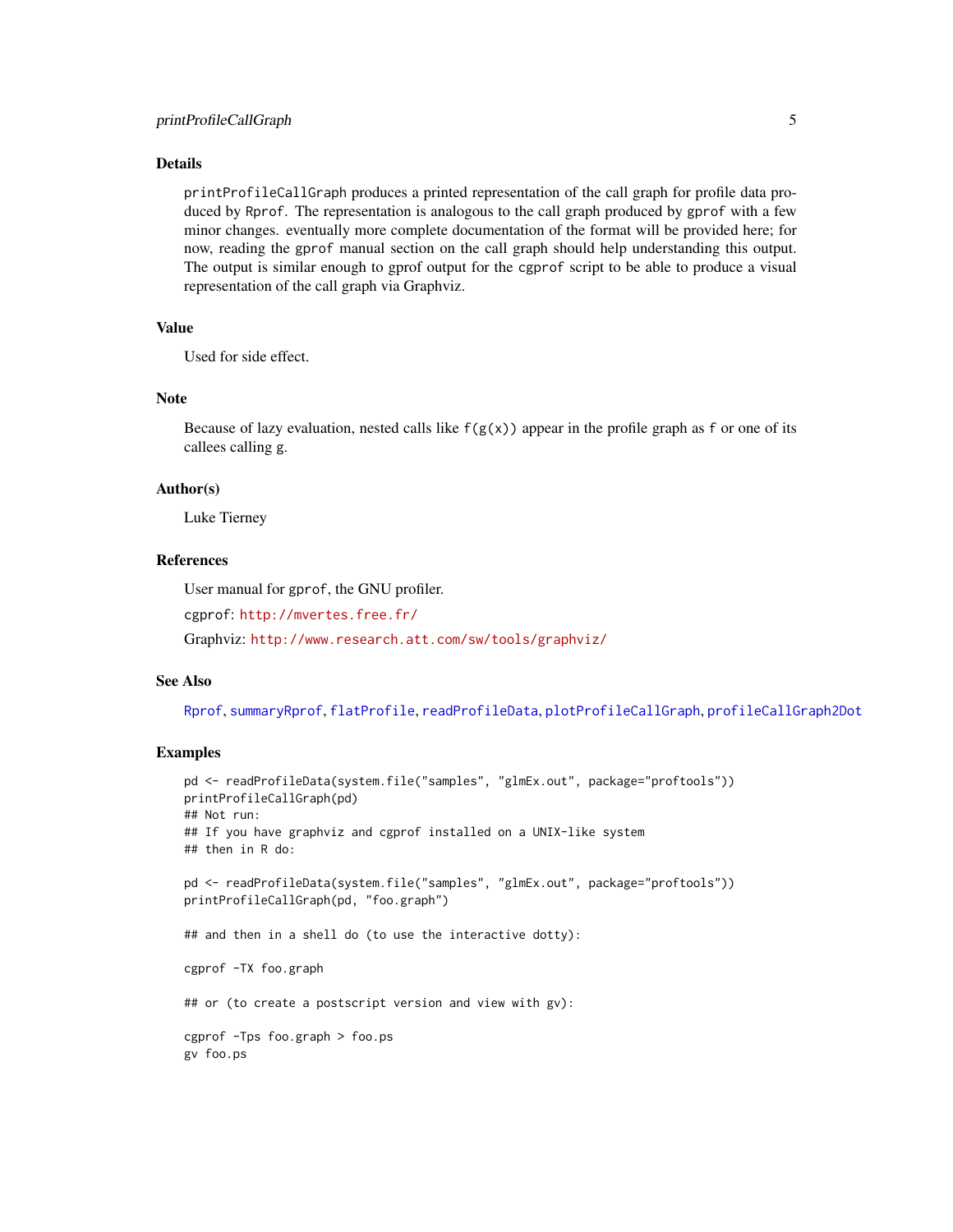<span id="page-5-0"></span>## End(Not run)

<span id="page-5-1"></span>profileCallGraph2Dot *Write Call Graph for Rprof Profile Data to Graphviz Dot File*

#### Description

Prints a Graphviz .cot file representation of the call graph for profile data produced by Rprof.

#### Usage

```
profileCallGraph2Dot(pd, score = c("none", "total", "self"),
                     transfer = function(x) x, nodeColorMap = NULL,
                     edgeColorMap = NULL, filename = "Rprof.dot",
                     landscape = FALSE, mergeCycles = FALSE,
                     edgesColored = FALSE,
                     rankDir = c("TB", "LR"),nodeDetails = FALSE, edgeDetails = FALSE,
                     nodeSizeScore = c("none", "total", "self"),
                     edgeSizeScore = c("none", "total"),
                     center = FALSE, size, shape = "ellipse",
                     layout = "dot", style)
```
#### Arguments

| pd                        | profile data as returned by readProfileData.                                                                                                                                                                               |  |
|---------------------------|----------------------------------------------------------------------------------------------------------------------------------------------------------------------------------------------------------------------------|--|
| score                     | character string specifying whether to use total time or self time for coloring<br>nodes/edges; no color used if missing.                                                                                                  |  |
| transfer                  | function; maps score values in unit interval to unit interval                                                                                                                                                              |  |
| nodeColorMap,edgeColorMap |                                                                                                                                                                                                                            |  |
|                           | character vectors of color specifications as produced by rainbow; transfer of<br>score is mapped to color                                                                                                                  |  |
| filename                  | name of .dot file                                                                                                                                                                                                          |  |
| landscape                 | logical; whether to ad the rotate=90 option to the .dot file                                                                                                                                                               |  |
| mergeCycles               | logical; whether to merge each cycle of recursion into a single node                                                                                                                                                       |  |
| edgesColored              | logical; whether to color edges                                                                                                                                                                                            |  |
| rankDir                   | character; value to use for the rankdir= option to specify the direction that the<br>plot is laid out using the dot layout; must be either "TB" for Top-to-Bottom or<br>"LR" for Left-to-Right. The default value is "LR". |  |
| nodeDetails, edgeDetails  |                                                                                                                                                                                                                            |  |
|                           | logical; whether count information should be shown.                                                                                                                                                                        |  |
| nodeSizeScore             | character; value to encode in the size of the nodes.                                                                                                                                                                       |  |
| edgeSizeScore             | character; value to encode in the width of the edges.                                                                                                                                                                      |  |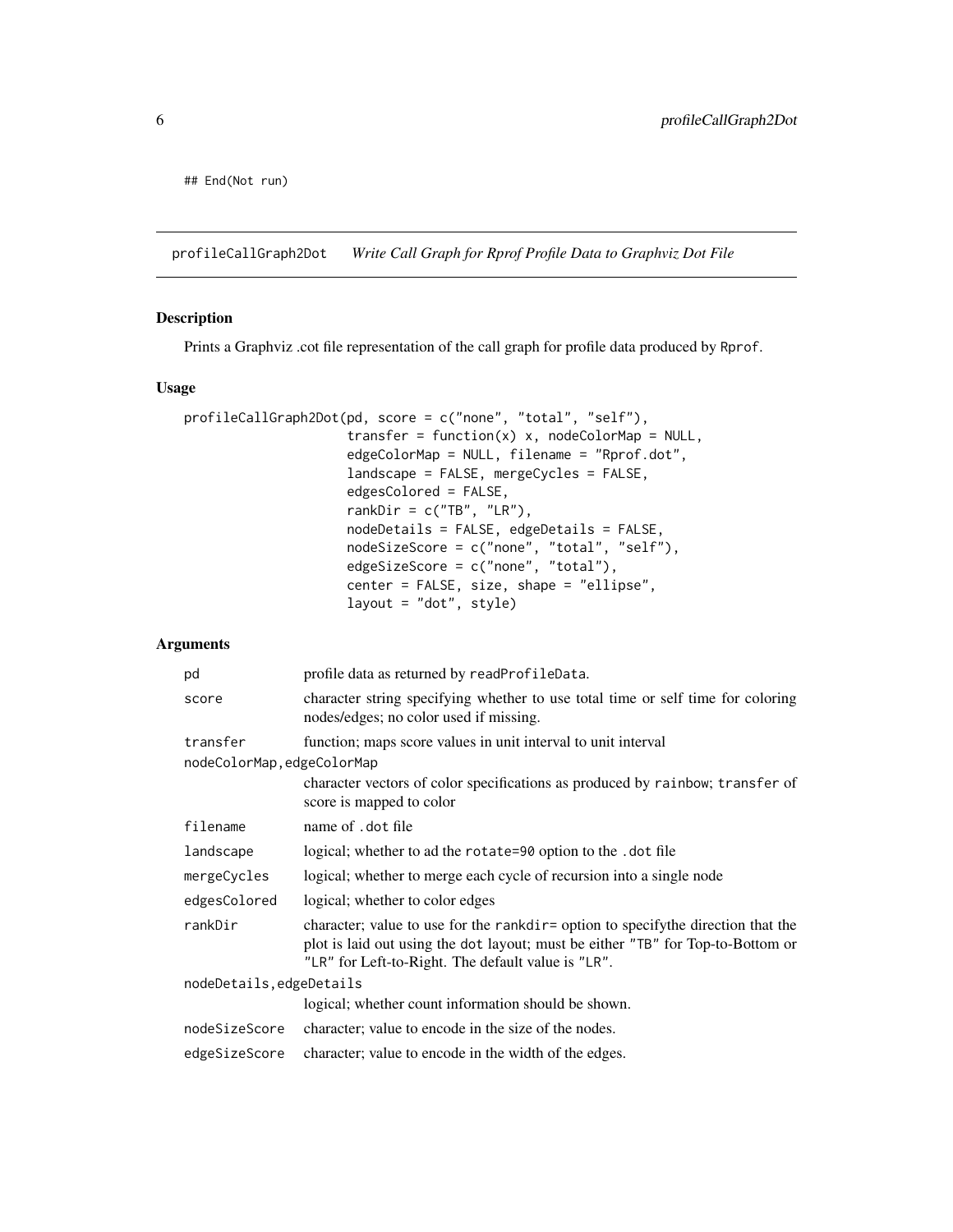<span id="page-6-0"></span>

| center | logical; whether to add the center=1 option to the . dot file.                                |
|--------|-----------------------------------------------------------------------------------------------|
| size   | character; string to add as size= option in the .dot file.                                    |
| shape  | character; node shape.                                                                        |
| layout | character; layout method to use.                                                              |
| stvle  | named list of values for arguments score through layout to use if not explicitly<br>supplied. |

#### Details

Writes the call graph as a Graphviz . dot file. Color is used to encode the fraction total or self time spent in each function or call. The scores used correspond to the values in the printed representation produced by printProfileCallGraph. For now, see the gprof manual for further details. The color encoding for a score s and a color map m is ceiling(length(m)  $*$  transfer(s))

A style can be specified to set options to a set of cvalues that work well together.

#### Value

Used for side effect.

#### Note

Because of lazy evaluation, nested calls like  $f(g(x))$  appear in the profile graph as f or one of its callees calling g.

#### Author(s)

Luke Tierney

#### References

User manual for gprof, the GNU profiler.

Graphviz: <http://www.research.att.com/sw/tools/graphviz/>

#### See Also

[Rprof](#page-0-1), [summaryRprof](#page-0-1), [readProfileData](#page-7-1), [flatProfile](#page-0-2), [plotProfileCallGraph](#page-1-1), [printProfileCallGraph](#page-3-1) [plain.style](#page-8-1) [google.style](#page-8-1)

#### Examples

```
pd <- readProfileData(system.file("samples", "glmEx.out", package="proftools"))
tmp <- tempfile()
profileCallGraph2Dot(pd, filename = tmp)
file.show(tmp)
unlink(tmp)
## Not run:
## If you have graphviz installed on a UNIX-like system
## then in R do:
```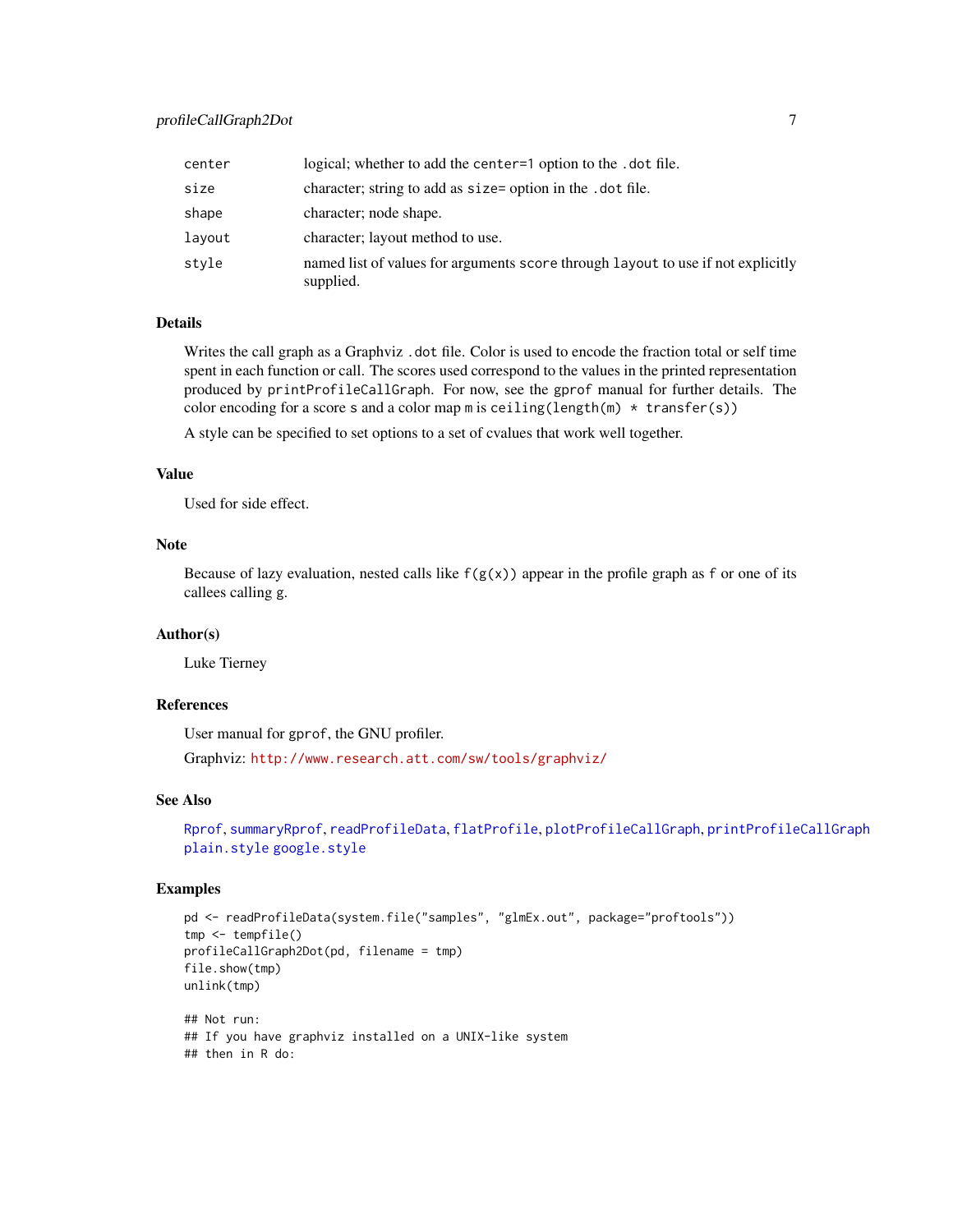```
tmp.dot <- tempfile()
tmp.pdf <- tempfile()
profileCallGraph2Dot(pd, filename = tmp.dot)
system(sprintf("dot -Tpdf -o
browseURL(sprintf("file://
profileCallGraph2Dot(pd, score = "total", filename = tmp.dot)
system(sprintf("dot -Tpdf -o
browseURL(sprintf("file://
unlink(tmp.dot)
unlink(tmp.pdf)
## End(Not run)
```
<span id="page-7-1"></span>readProfileData *Read Rprof Profile Data*

#### Description

Reads in Rprof profile data for further processing.

#### Usage

readProfileData(filename = "Rprof.out")

#### Arguments

filename Name of a file produced by Rprof()

#### Details

readProfileData reads the data in the file produced by Rprof into a data structure for processing by other functions. The details of the structure are subject to change.

#### Value

R representation of Rprof data,

#### Author(s)

Luke Tierney

#### See Also

[Rprof](#page-0-1), [summaryRprof](#page-0-1), [flatProfile](#page-0-2), [plotProfileCallGraph](#page-1-1), [printProfileCallGraph](#page-3-1), [profileCallGraph2Dot](#page-5-1)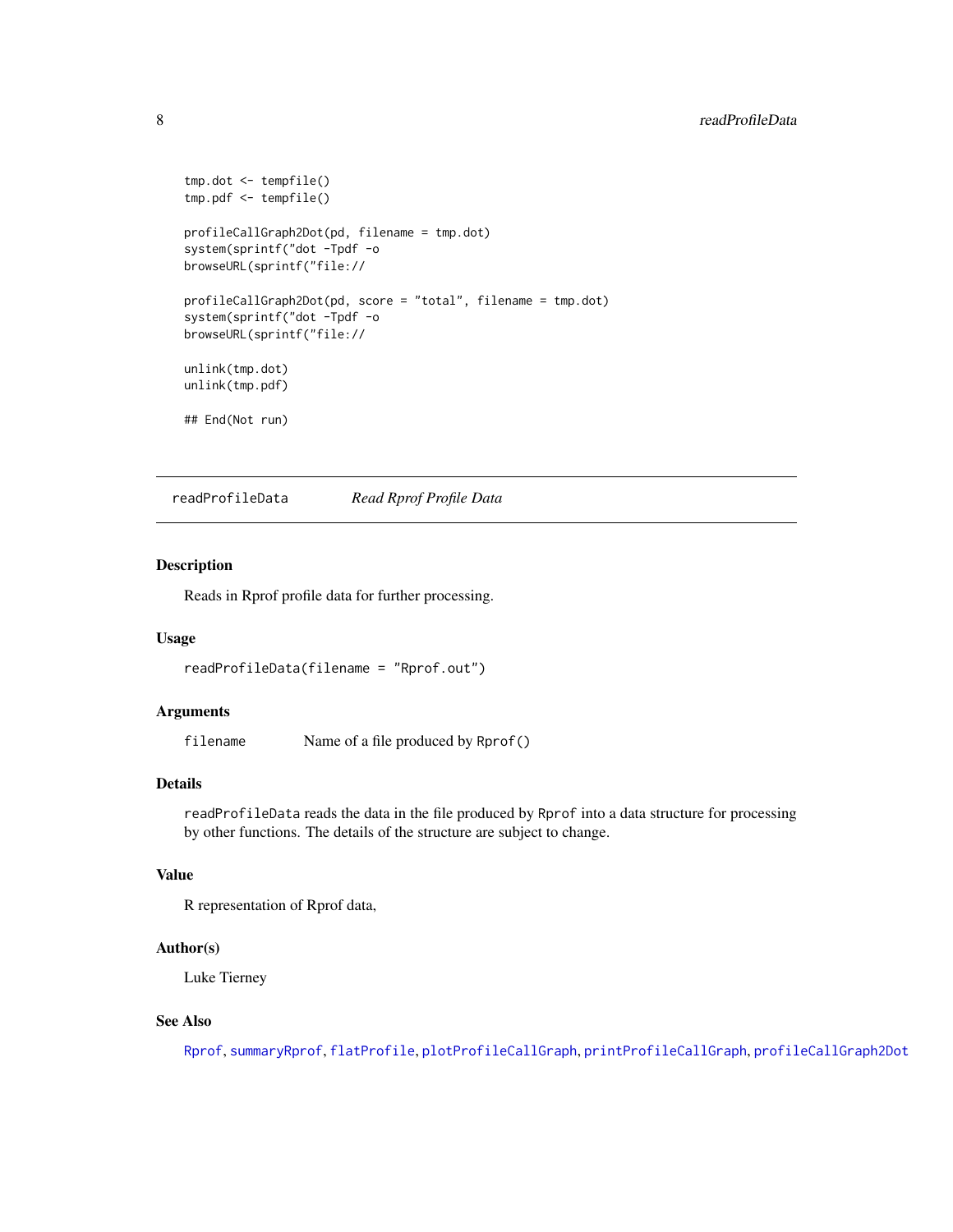#### <span id="page-8-0"></span>styles the state of the state of the state of the state of the state of the state of the state of the state of the state of the state of the state of the state of the state of the state of the state of the state of the sta

#### Examples

```
pd <- readProfileData(system.file("samples", "glmEx.out", package="proftools"))
flatProfile(pd)
flatProfile(pd, FALSE)
```
styles *Style Specifications for Call Graphs*

#### <span id="page-8-1"></span>Description

Styles providing coordinated settings of display parameters for the call graph display functions plotProfileCallGraph and profileCallGraph2Dot.

#### Usage

plain.style google.style

#### Details

The plain.style style corresponds to the default parameter setitngs in the display functions. It can be used as the basis for creating a new custom style.

The google.style style is based on the display style used in the pprof tool from the Google Performance Tools suite.

#### Value

A list containing the following components:

| layout                     | The layout method to use: One of "dot", "neato", and "twopi".                                                                                                                              |
|----------------------------|--------------------------------------------------------------------------------------------------------------------------------------------------------------------------------------------|
| score                      | character string specifying whether to use total time or self time for coloring<br>nodes/edges; no color used if missing.                                                                  |
| transfer                   | function; maps score values in unit interval to unit interval                                                                                                                              |
| nodeColorMap, edgeColorMap |                                                                                                                                                                                            |
|                            | character vectors of color specifications as produced by rainbow; transfer of<br>score is mapped to color                                                                                  |
| mergeCycles                | logical; whether to merge each cycle of recursion into a single node                                                                                                                       |
| edgesColored               | logical; whether to color edges                                                                                                                                                            |
| rankDir                    | The direction that the plot is laid out in, one of either "TB" for Top-to-Bottom or<br>"LR" for Left-to-Right. The default value is "LR". This argument is only useful<br>for dot layouts. |
| nodeDetails, edgeDetails   |                                                                                                                                                                                            |
|                            | logical; whether count information should be shown.                                                                                                                                        |
| nodeSizeScore              | character; value to encode in the size of the nodes.                                                                                                                                       |
| edgeSizeScore              | character; value to encode in the width of the edges.                                                                                                                                      |
| shape                      | character; node shape.                                                                                                                                                                     |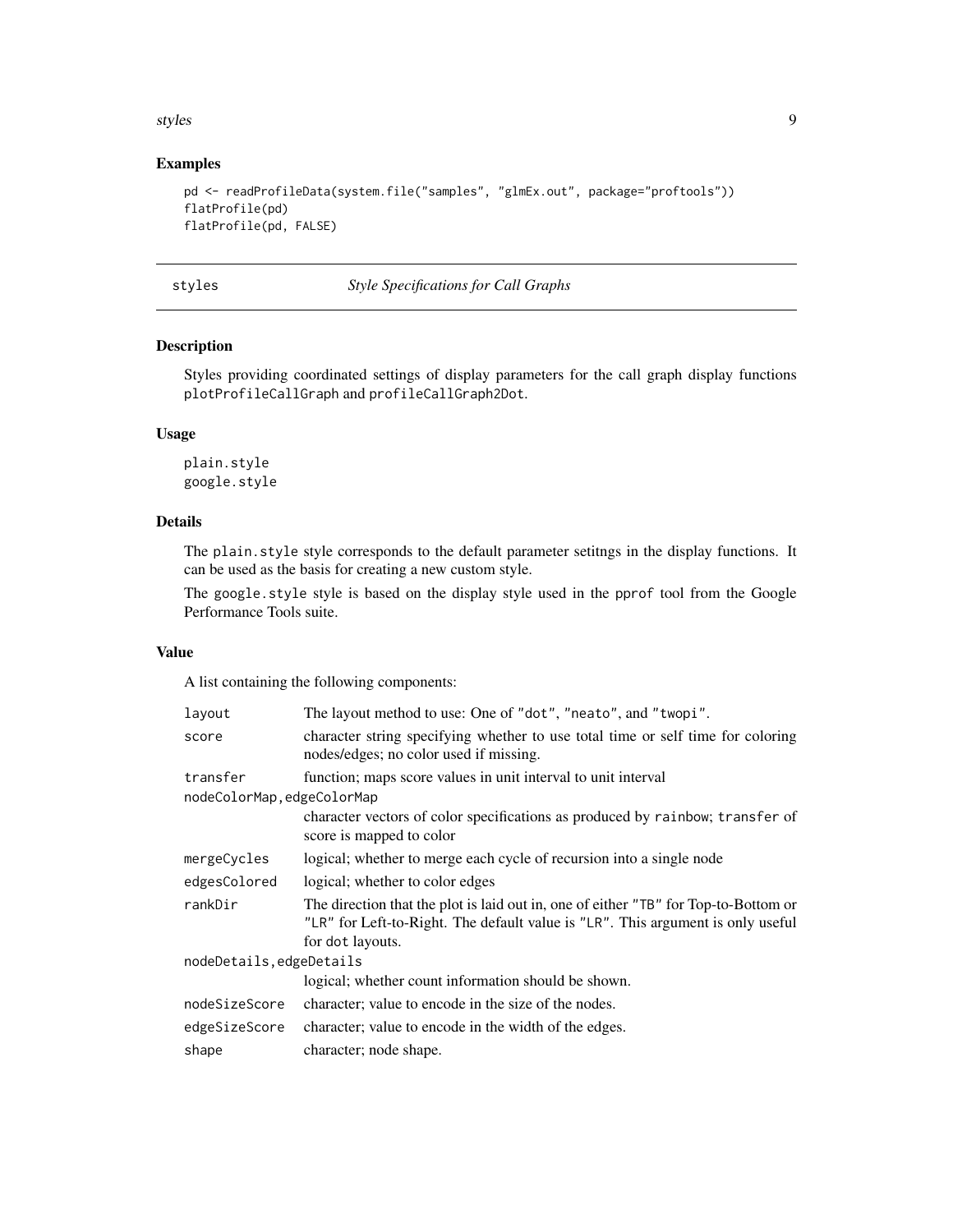<span id="page-9-0"></span>10 styles and the styles of the styles of the styles styles styles styles and the styles styles of the styles of the styles of the styles of the styles of the styles of the styles of the styles of the styles of the styles

#### Author(s)

Luke Tierney

#### References

<http://google-perftools.googlecode.com/svn/trunk/doc/cpuprofile.html>.

#### See Also

[Rprof](#page-0-1), [flatProfile](#page-0-2), [summaryRprof](#page-0-1), [readProfileData](#page-7-1), [plotProfileCallGraph](#page-1-1), [printProfileCallGraph](#page-3-1), [profileCallGraph2Dot](#page-5-1)

#### Examples

```
pd <- readProfileData(system.file("samples", "glmEx.out", package="proftools"))
plotProfileCallGraph(pd, style = plain.style)
plotProfileCallGraph(pd, style = google.style)
```